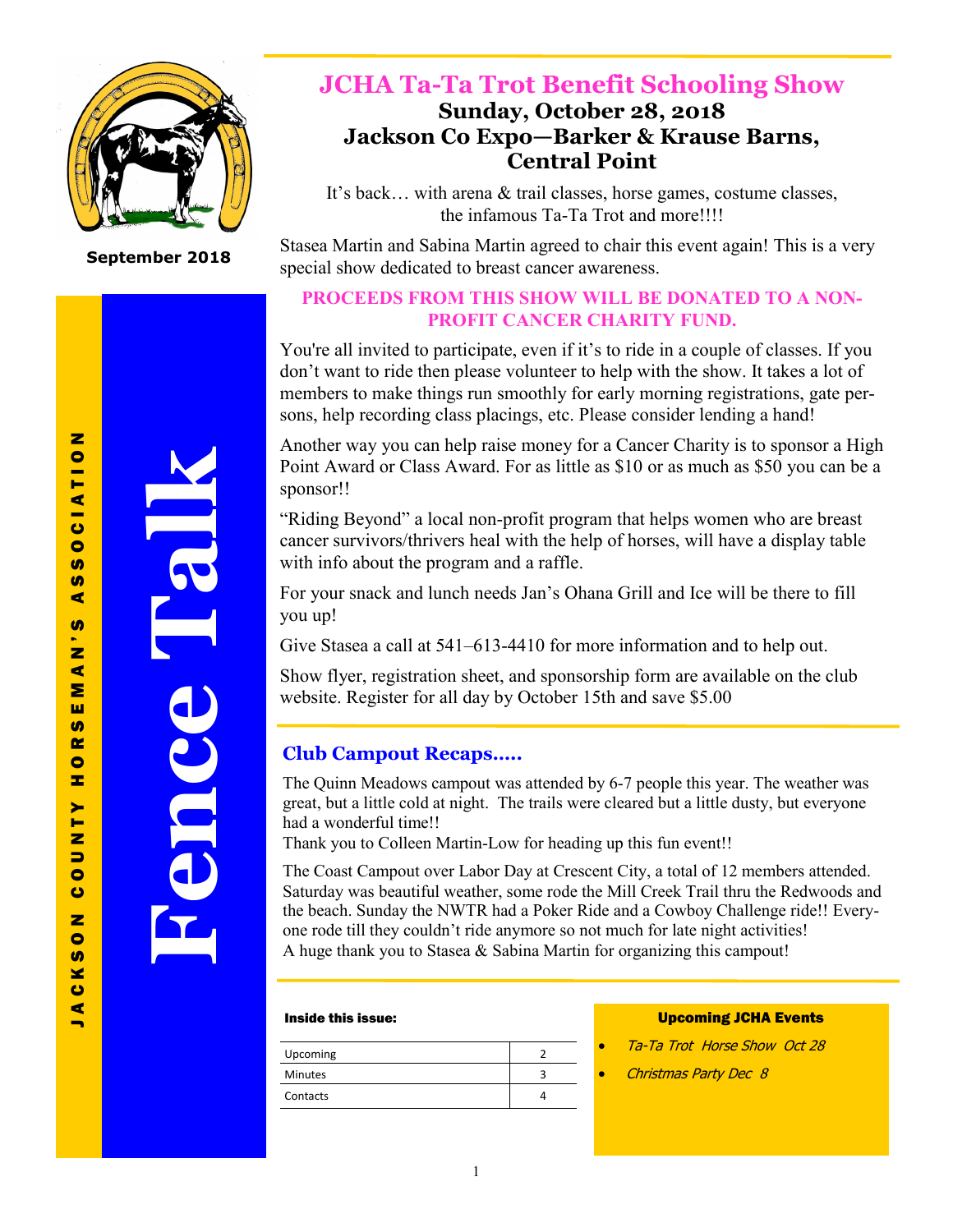# ~What's Happening~ **JCHA Board meetings–** The 2018 board has decided to curtail

# **Monthly Meeting Notice**

# **Date: October 10, 2018**

Doors Open 6:30pm Meeting 7:00pm

**Place:** I.O.O.F. Hall

1130 Hazel Street, Central Point

# Refreshments provided by: **Stasea Martin, Phyllis Pfaff, Laura Woolley & Penney Reed**

Door Prize provided by: **Bruce House**

# **2019 Calendar of Events!!**

At the November membership meeting we will draft the calendar for next years events. Please bring your ideas, dates, places for events you would like to see on the calendar.

Also, think about chairing/helping in club events so those who have been chairing for years can have a chance at enjoying and entering events. So please consider chairing or helping in an event in 2019!!

# End of thE YEar rEMIndErS…...

- **Nominations for 2019 Board of Directors will be accepted at the December meeting with the election in January. Do consider running for a position on the board.**
- **The Board of Directors will present the 2019 Budget to the membership at the December meeting.**
- **Any changes to the Bylaws should be presented to the membership by the December meeting to be voted on at the January 2019 Meeting.**
- **The Annual Meeting of the Membership is Wednesday, January 9, 2019. This is also the annual Chili & Cornbread Cook-off, so start working on those special tried and true winning recipes!**

monthly board meetings and will converse thru emails unless a board meeting is deemed necessary, then a date/place will be announced.

## **Youth Sponsorship Requirement Reminder….**

For those JCHA youths who received a sponsorship this past year and haven't done so already, they need to do a follow-up presentation to the membership by the December meeting, have volunteered to help and participate in at least 2 club events and have attended at least 3 membership meetings to be eligible to apply for a scholarship award next year. Please contact Debbie Davenport for questions or to schedule a follow-up presentation.

## **Annual JCHA Christmas Party Saturday, December 8, 2018 Eagle's Lodge, Medford**

It's not too early to start planning the club party!

At the October meeting we'll talk about the band for some easy listening and dance music thru-out the evening, discuss about continuing meal discounts for members, how many door prizes: what and from where, etc......

So please attend the October 10th membership meeting and give your input and ideas for this years Christmas party.

### Candid Camera shots from past JCHA events….

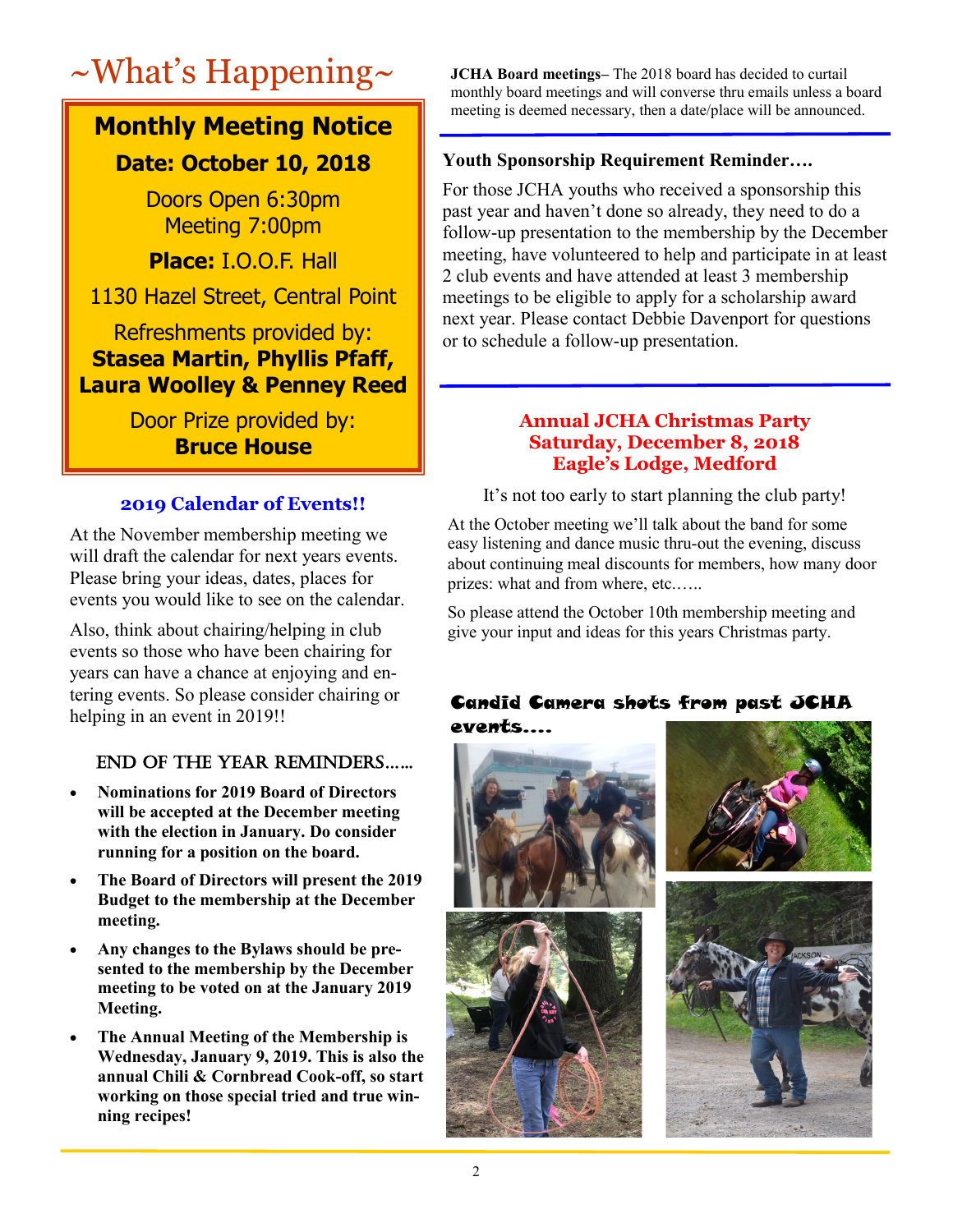# **JCHA Monthly Meeting Minutes - September 12, 2018 Submitted by Debbie Davenport**

President Karen House call the meeting to order at 7:00pm. Thanks to Bruce House and Judy Klein for refreshments; Debbie & Bill Thompson and Karen House for door prizes.

**Roll Call of the Board** - The board members were all present.

Introduction of new members and guests- Gail Gubser & Joe Westbrook have horses and enjoy trail riding. Denise Krause is a friend of Glenna Van Buskirk and represents Riding Beyond and Jackie Wooton loves team penning and trail riding.

**July Minutes** - Debbie asked if everyone had read the minutes and if there were any questions. Motion was made and approved to accept the minutes as printed.

**Treasurers Report** - Bruce stated the two-month income was \$27.00, expenses were \$402.03, leaving a checking balance of \$8,275.80, cash on hand \$25, Joann Poole Fund \$1,908.04 for a total balance of \$10,208.84. Motion was made and approved to accept the report as read. Karen Matheny presented a bill for coffee for the club meetings.

**Sunshine Report** - Carol said she sent cards to Teamer Scott, Leann Quint, Debi Kubik, and Lori Johnson who all lost dogs in the past two months. Card to Kara Cooper whose father passed also. Karen Matheny asked for a card to be sent to Judy Bailey who has not been well.

**Ride JCHA Report**- Karen House explained the program and then announced awards to Cathy Skiles for 25, 50 & 100 hours, Judy Klein for 250 hours, Laura Woolley and Penney Reed for 500 hours each. Total hours are about 10,550.

**Junior Member Report** – Jordawn Green reported about upcoming events including the TaTa Trot Show in October, the Poker/Lingo Ride next Saturday and the High School Equestrian season starts soon. This will be her last year in high school.

Field Services Report – Judy Klein said the October 7<sup>th</sup> Trail Trials at Pacifica is cancelled due to not enough help. She attended a meeting for the upcoming Oregon Trails Summit to be held in Bend on the 2<sup>nd</sup> weekend in October. She explained what would be presented at the summit.

#### **JCHA Event Planning:**

**Poker/Lingo Ride -** Judy Klein said it is all set for this Saturday at Willow Prairie. Its bout 2.5-3 hours on designated trails and gravel road. Chili will be provided by the club and everyone is asked to bring a salad, corn bread or dessert to share. Judy and David will be available for  $1<sup>st</sup>$  Aid needs.

**Ta Ta Trot Benefit Show** - Stasea and Sabina were not present, but Karen shared information. Carlee Wallace is the trail judge, but they still need a show judge. There are classes for all ages. Flyer/show sheet is available on the club website. Need help at the event. Need more high point award sponsors too. Riding Beyond will have a table at the event. Discussed what we are going to donate and to whom. Will table the discussion until the October meeting.

**Christmas Party** - It is scheduled for December 8<sup>th</sup> at the Eagles Lodge. Karen Matheny will confirm with the Eagles and get the dinner cost for this year. Discussed inviting Lance Zimmerman Bank back again. It was agreed to hire him, Debbie will contact him.

#### **Old Business:**

**Quinn Meadows –** Colleen Martin-Low said there were 6-7 members in attendance. Weather was great. Good trails. **Crescent City Campout -** 12 members attended and enjoyed rides in the redwoods and at the beach. Discussion about the trail to the redwoods just out of the parking area is needing some work. Debbie will send an email to the NWTR to see if anything is in the works for improvements.

**Southern Oregon Horse Fest -** The organizer cancelled the event set for Sept 8<sup>th</sup> and has rescheduled for May 10-11, 2019 at the Josephine Co Fairgrounds. Once we get the new info we will decide as to whether to participate.

**Youth Sponsorship Program** - Jordawn Green gave her follow up report. She said the money she received went towards travel, fees, etc. She had a good year in high school equestrian events. Also the club donated money to her for her 3-week trip to UC Davis special program. She spent days at US Davis campus and then time at the ocean learning marine biology. It was an amazing 3 weeks. Also, she spent the summer interning with Dr. Bur Church. She really wants to be a vet but undecided on coastal marine or large animal and which college to attend. Carol Dombrowsky told her we are all very proud of her accomplishments and how much she has opened up in the past few years.

**Trailer Stickers** - We have been looking into getting more of the trailer logo stickers. Finally found them for 10" for \$10 and 3.5' for \$4.50 with a \$50 set up charge. Motion was made and approved to get 12 of each.

#### **New Business:**

**Willow Prairie** - Last month Russ Reichert was loaned a tractor to use at Willow Prairie, so Debbie got another trailer load of Birdseye gravel donated by Knife River which Bruce House picked up and delivered to WP. Russ added gravel to almost all the stalls and graded the roads. A new water trough replaced the old one by site 9 too. And, the outhouse got pumped out.

**Dr. Beth Damon** - talked about the Wild Spayed Fillies Futurity, they will be auctioned off in Reno. The horses have been worked and ridden for one year. She also has a bag that trail riders can use on their leg for phones or essentials. If interested she will order more.

**Announcement** - The Once Upon A Time Horse Show is September 22nd in Josephine Co.

**Drawings**: Door prize winners were Meloney Robles, Cyndi Rach, and Dr.Beth Damon won 2. The Buckaroo Drawing worth \$80 – 1<sup>st</sup> name drawn was Carmelita Hussey but she was not present, 2<sup>nd</sup> name drawn was Judy Klein and she was present. Drawing next month will be \$20.

**Adjournment**: Meeting adjourned at 8:11pm.